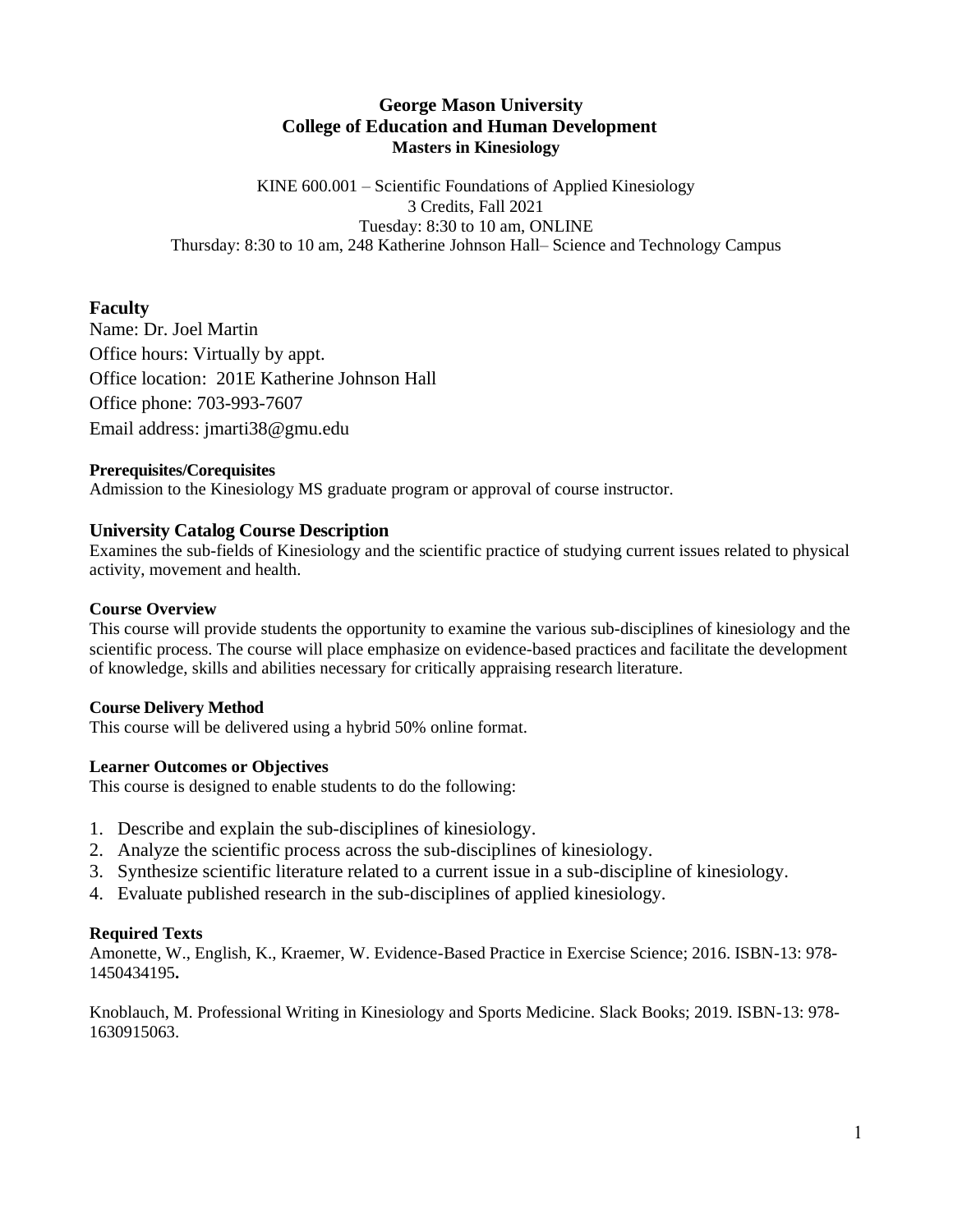## **Course Performance Evaluation**

Students are expected to submit all assignments on time in the manner outlined by the instructor (e.g., Blackboard, Tk20, hard copy).

### • **Assignments and Examinations**

### o **Participation & Online Assignments – 15 points**

Attending class, behaving professionally, and active participation are important components of this course. This class will involve both in-class and out of class assignments. These activities will help students to develop knowledge and skills related to the scientific study of issues in the field of Kinesiology .

#### o **Systematic Literature Review – 70 points**

This assignment is the culminating project for the course and will require a final paper and a presentation. The assignment is designed to assist you with identifying, clarifying, and the thoughtfully developing a research question and theoretical framework an issue in the field of Kinesiology. The development of a systematic research literature review illustrates familiarity with problem, formation and hypothesis development, review and critical analysis of the scholarly literature, and consideration of the implications of research findings. This assignment is comprised of multiple smaller assignments each having a specified amount of points and due dates that can be seen on the course schedule. The smaller assignments allow you to obtain feedback in order to improve your final submission.

### o **Article Presentation – 15 points**

The intent of this assignment is to develop your presentation skills and communicate your proposed research to your colleagues and professors. IMPORTANT - *This is a Program Assessment*.

#### • **Other Requirements**

### o **Attendance**

Students are expected to be on time, attend all class meetings and be prepared for in class assignments and projects. Excused absences include the following: illness (must bring a receipt or note from a doctor), family death, athletic/academic event, and others at the discretion of the instructor. For known upcoming absences, students must contact the instructor at least one week in advance to the missed class to make up work. In the case of illness or some other unforeseen absence, the student must contact the instructor via e-mail. At the next attended class meeting the student will discuss material that is to be completed. It is the student's obligation to pursue any make-up work.

#### o **Alternate Schedule**

This course may have professionals from the field as guest speakers. Due to their professional responsibilities, guest speakers may not be able to attend a scheduled class time. Therefore, this course may require meeting outside of regularly scheduled class times and/or travel to sites off campus. Students will be informed of such meetings one week in advance of the scheduled class meeting. Students will be expected to arrange transportation to and from the meeting site.

#### o **Academic Load**

Although many students must work to meet living expenses, employment and personal responsibilities are not acceptable reasons for late arrivals, missed classes, or incomplete assignments. Employment must not take priority over academic responsibilities. For additional information on this subject, please see the GMU Academic Catalog [\(http://catalog.gmu.edu/content.php?catoid=5&navoid=104#Registration\\_attendance\)](http://catalog.gmu.edu/content.php?catoid=5&navoid=104#Registration_attendance).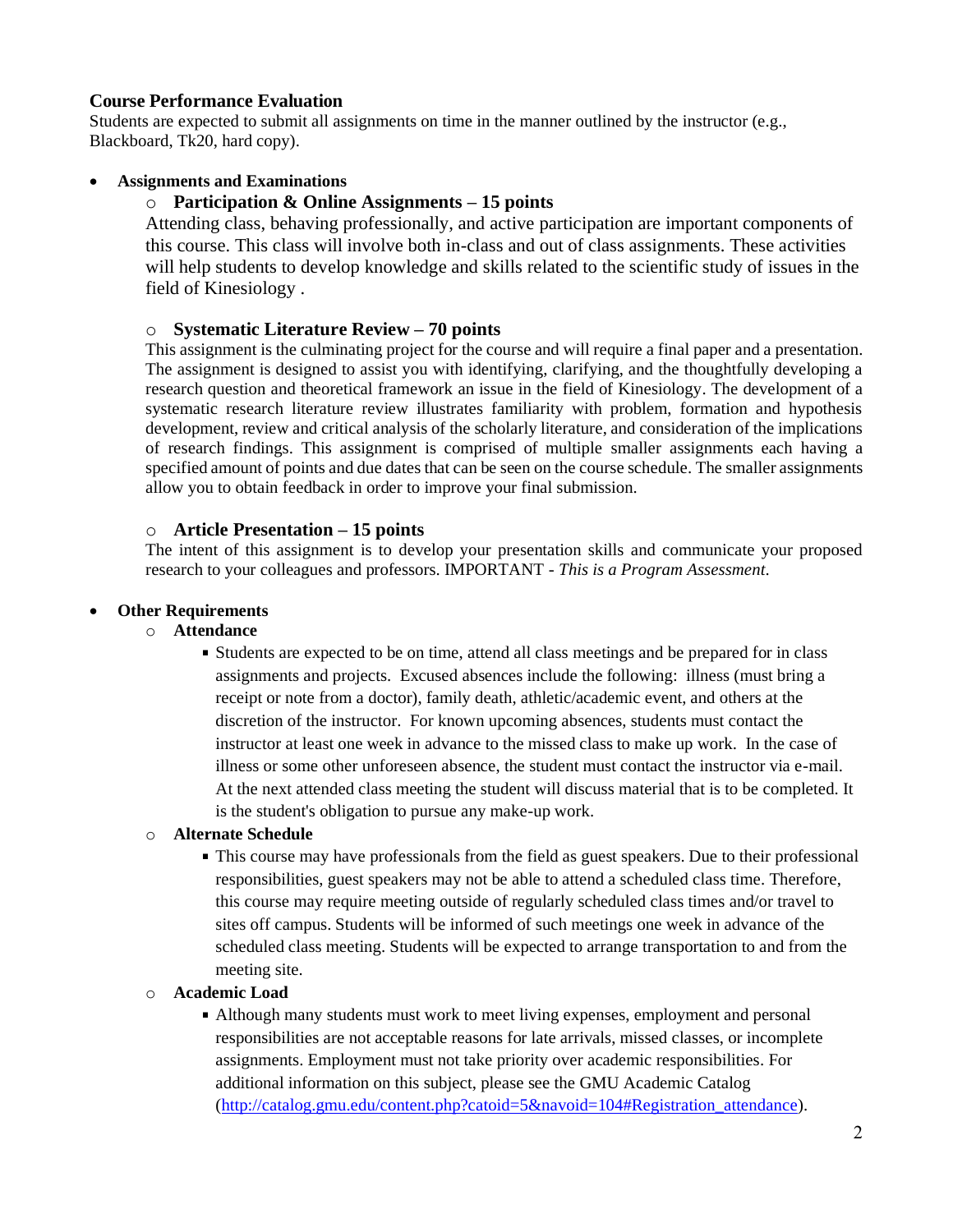Students failing to observe these guidelines should expect no special consideration for academic problems arising from the pressures of employment.

### o **Honor Code**

Students are held to the standards of the George Mason University Honor Code (see http://honorcode.gmu.edu for details). Violations, including cheating and plagiarism, will be reported to the Honor Committee. Student assignments may be put through plagiarism detecting software.

### o **Written Assignments**

- All assignments must be typed in Microsoft Word, and formatted as follows (*unless otherwise specified*): double spaced, 12 point Times New Roman font, 1 inch margins, your name and title in the running header at top left had corner, continuous line numbers on left margin, and page numbers centered in footer. Failure to comply with any or all parts of this format will result in an unacceptable assignment, which corresponds to zero (0) points.
- Pay close attention to spelling and grammar as these will count towards your grade on written assignments. American Medical Association Manual (AMA) of Style (10<sup>th</sup> edition) format must be used for all written work in this class (e.g., in referencing, creation of tables, and formatting headers for paper sections).
- Assignments must be turned in on Blackboard/MyMason Portal by the beginning of class on the specified date due (*unless otherwise specified*). No late assignments will be accepted. It is recommended that students keep copies of all submitted work.

### o **Technology Use During Class**

As per GMU policy, all sound emitting technology is required to be turned off during the class meeting time. No sound emitting technology (e.g., cell phones, smart phones, iPads, Tablets, pagers, etc.) is allowed at any time during the class period. Students who are observed using any form of technology inappropriately (e.g., sending text messages from cell phones, visiting social networking sites from laptops, etc) will be dismissed from class for the day, counted as an absence, and not permitted to make up missed assignments. Additionally, no laptop computers (e.g., netbooks, notebooks, etc.) will be permitted for use during class time unless with permission from the instructor.

#### o **E-mail Correspondence**

Only messages that originate from a George Mason University address will be accepted. Please address the subject line for all email pertaining to this course as: *EFHP 612: Last Name – purpose of email.* The following is an appropriate professional format:

Subject: KINE 600: Help with (fill in blank)

Dear Dr. Name, *(Introductory salutation)*

I have a question regarding one of the assignments. *(Text body)*

Regards, *(Ending Salutation)*

Mr./Mrs. Student *(Your name)*

*Note:* All email will be responded to in the order in which it is received. Students should allow 48 hours for a response.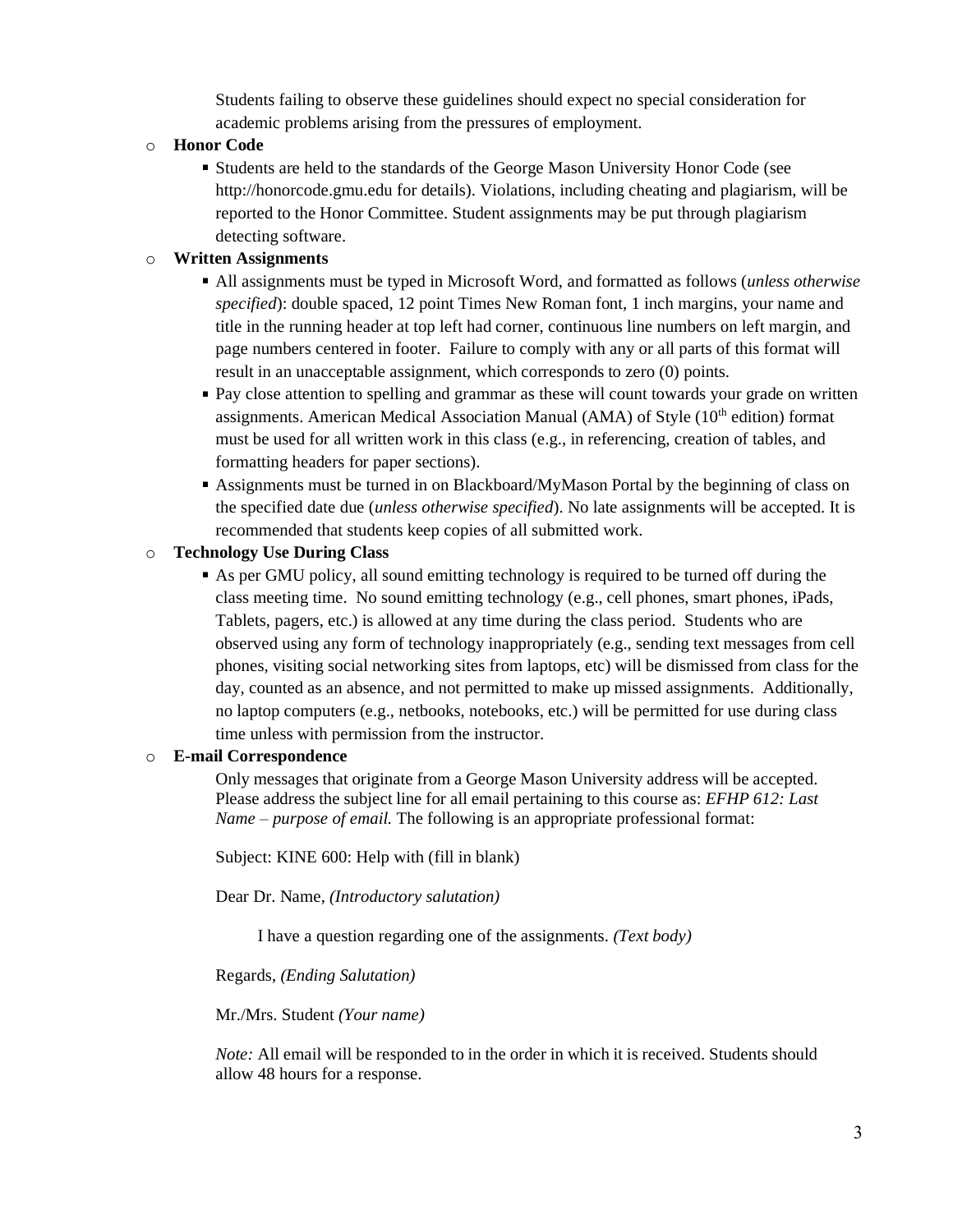## o **Zotero**

- $\blacksquare$ All students will have to use Zotero as their citation management software, and provide a digital copy of the library. Online tutorials, guides, and download of plugin is available at: <http://infoguides.gmu.edu/content.php?pid=23687&sid=170423>
- Zotero works best with Firefox browser, which is also free for download at: <http://www.mozilla.org/en-US/firefox/new/> There is also an extension for the google browser (Chrome).
- There is also a standalone version for windows and Mac that can be downloaded from  $\blacksquare$ [https://www.zotero.org/.](https://www.zotero.org/)

## • **Course Performance Evaluation Weighting**

## **Grading**

|              | Assignments                               | % of Final<br>Grade              | Due Dates              |
|--------------|-------------------------------------------|----------------------------------|------------------------|
| #1           | Participation & Online Assignments        | 20%                              |                        |
| #2           | <b>Literature Review</b>                  | 70%                              | See Course<br>Schedule |
|              | Title page                                | See<br>Assignment<br>Description |                        |
|              | Introduction                              |                                  |                        |
|              | Search strategy                           |                                  |                        |
|              | Inclusion and exclusion criteria          |                                  |                        |
|              | Flow diagram of search process<br>٠       |                                  |                        |
|              | Characteristics of included studies table |                                  |                        |
|              | Summary of findings<br>٠                  |                                  |                        |
|              | References                                |                                  |                        |
|              | Zotero library file                       |                                  |                        |
|              | Presentation<br>$\bullet$                 |                                  |                        |
| #3           | <b>Article Presentation</b>               | 10%                              |                        |
| <b>TOTAL</b> |                                           | 100%                             |                        |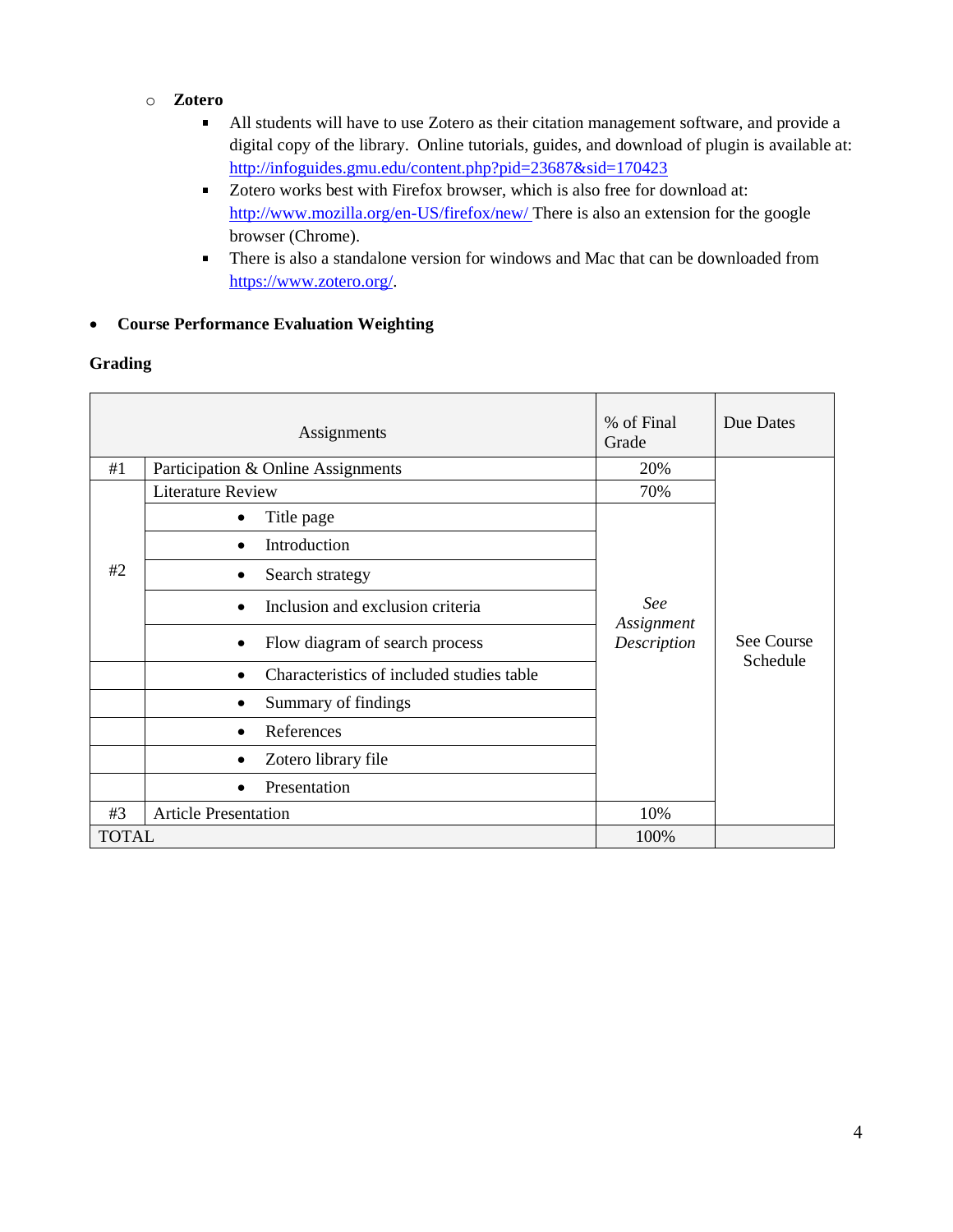## • **Grading Policies**

| Grade                       | Percentage   |
|-----------------------------|--------------|
| А                           | $94 - 100\%$ |
| $A -$                       | $90 - 93\%$  |
| $B+$                        | $88 - 89%$   |
| B                           | $84 - 87%$   |
| $B-$                        | $80 - 83%$   |
| $\mathcal{C}_{\mathcal{C}}$ | $70 - 79%$   |
|                             | $0 - 69\%$   |

The student's final letter grade will be earned based on the following scale:

Note: \* Although a B- is a satisfactory grade for a course, students must maintain a 3.00 average in their degree program and present a 3.00 GPA on the courses listed on the graduation application.

# **Professional Dispositions**

See<https://cehd.gmu.edu/students/polices-procedures/>

Students are expected to exhibit professional behaviors and dispositions at all times.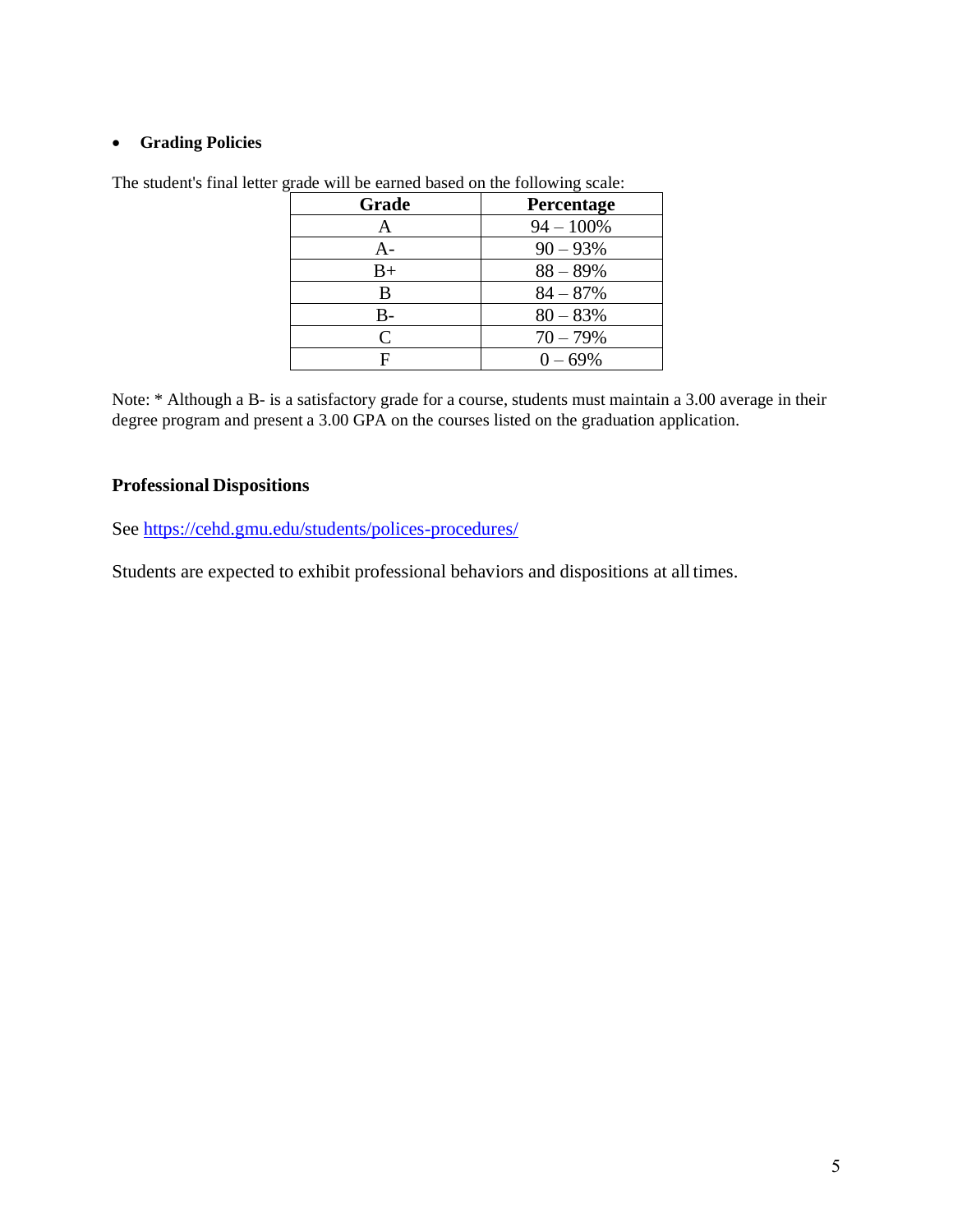**Class Schedule**

| <b>Week / Date</b> | <b>Topic</b>                                                                                   | <b>Chapter/Assignment Due</b>                                           |
|--------------------|------------------------------------------------------------------------------------------------|-------------------------------------------------------------------------|
| $1/$ Aug 24        | <b>ONLINE:</b> Introductions; Kinesiology Research & Evidence-<br><b>Based Practice</b>        | EBP Chapter 1, 2 $& 3$                                                  |
| $1/$ Aug 26        | IN-PERSON: Welcome to MS in Kinesiology! Welcome back<br>social                                | Online assignment #1                                                    |
| $2/$ Aug 31        | ONLINE: How to read a research article; Zotero is your friend                                  | <b>EBP</b> Chapter 5<br>Articles on Blackboard                          |
| $2 /$ Sept 2       | <b>NO IN-PERSON</b>                                                                            | Online assignment #2                                                    |
| $3 /$ Sept 7       | ONLINE: Guest Speaker - GMU Librarian Mr. Carl Leak                                            | Articles on Blackboard                                                  |
| $3/$ Sept 9        | IN-PERSON: Identifying a Topic and conducting a pilot search<br>of the literature              | EBP Chapter 6, 7<br>Online assignment #3                                |
| 4 / Sept 14        | <b>ONLINE: Types of Reviews; Conducting a systematic</b><br>literature search: an overview     |                                                                         |
| $4/$ Sept 16       | <b>NO IN-PERSON</b>                                                                            | Online assignment #4                                                    |
| 5 / Sept 21        | ONLINE: Outlining the Literature Review; How to write an<br>introduction to a scientific paper | Professional Writing Chapter 2,<br>3, 4, 5                              |
| 5 / Sept 23        | IN-PERSON: Finalizing the search strategy                                                      | Online assignment #5                                                    |
| $6/$ Sept 28       | <b>ONLINE:</b> Inclusion and exclusion criteria                                                |                                                                         |
| $6/$ Sept 30       | <b>NO IN-PERSON</b>                                                                            | Online assignment #6                                                    |
| $7$ / Oct 5        | <b>ONLINE: Guest Speaker 1 – TBD</b>                                                           | Professional Writing Chapter 2<br><b>Articles on Blackboard</b>         |
| $7/$ Oct $7$       | IN-PERSON: Conducting the search                                                               | Online assignment #7                                                    |
| 8 / Oct 12         | No Class - Columbus Day                                                                        |                                                                         |
| 8 / Oct 14         | <b>NO IN-PERSON</b>                                                                            | Online assignment #8                                                    |
| 9 / Oct 19         | <b>ONLINE: Guest Speaker 2 – TBD</b>                                                           | <b>Articles on Blackboard</b>                                           |
| 9 / Oct 20         | IN-PERSON: Screening the articles                                                              |                                                                         |
| 10 / Oct 26        | <b>ONLINE: Guest Speaker 3 - TBD</b>                                                           | Articles on Blackboard                                                  |
| 10 / Oct 28        | <b>NO IN-PERSON</b>                                                                            | Online assignment #9                                                    |
| 11 / Nov 2         | ONLINE: Giving professional research presentations - types<br>and best practices               | Professional Writing Chapter 12,<br>13<br><b>Articles on Blackboard</b> |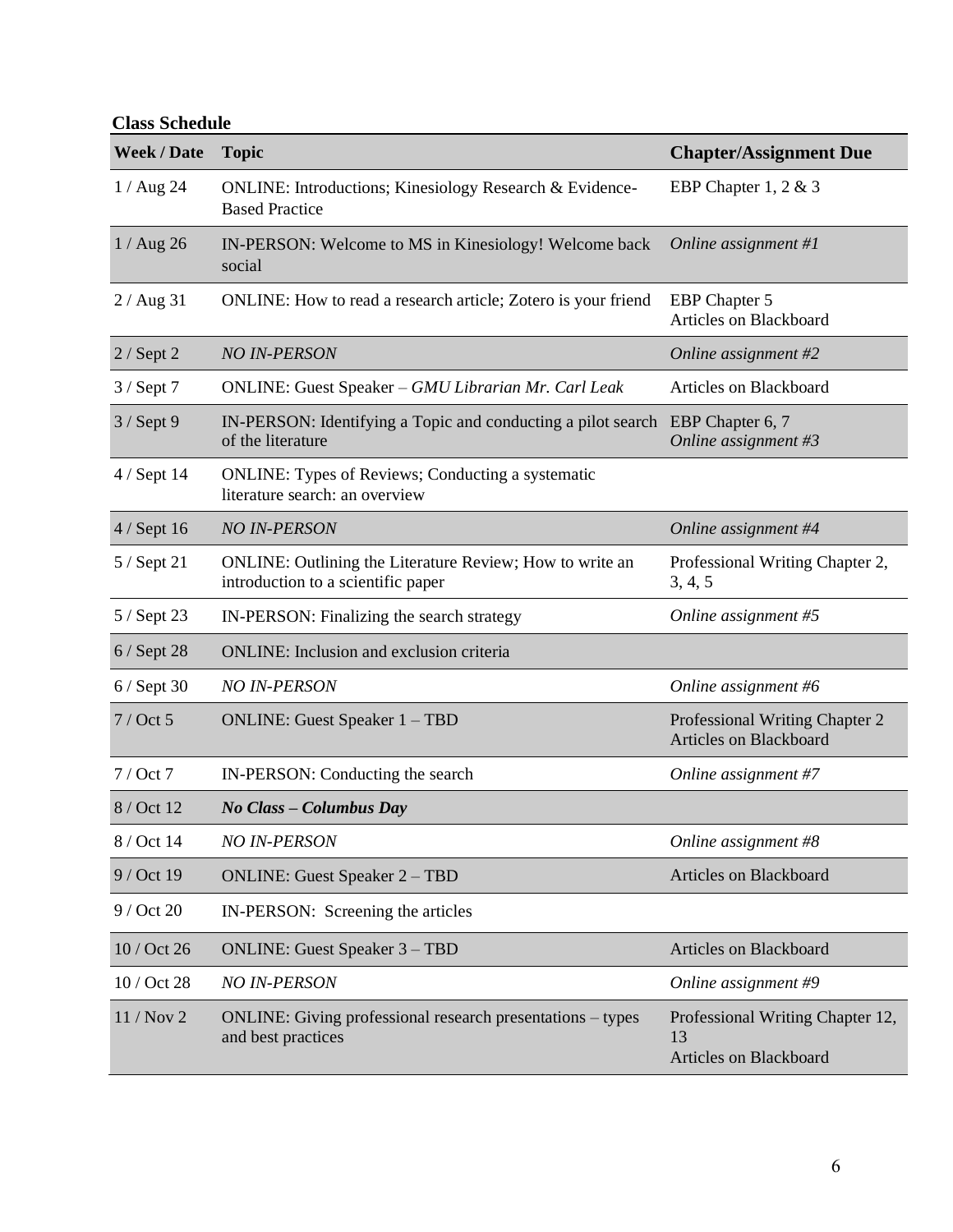| 11/Nov <sub>4</sub> | IN-PERSON: Extracting the important information | EBP Chapter 8, 9, 10<br>Online assignment $#10$                        |
|---------------------|-------------------------------------------------|------------------------------------------------------------------------|
| 12/Nov9             | <b>ONLINE:</b> Student Article Presentations    |                                                                        |
| 12 / Nov 11         | <i>NO IN-PERSON</i>                             |                                                                        |
| 13/Nov16            | <b>ONLINE:</b> Student Article Presentations    |                                                                        |
| $13/Nov$ 18         | IN-PERSON: Putting all the pieces together      | Professional Writing Chapter 8,<br>10, 14, 15<br>Online assignment #11 |
| $14/Nov$ 23         | <b>ONLINE:</b> Office hours as needed           |                                                                        |
| $14/Nov$ 25         | No Class – Thanksgiving Recess                  |                                                                        |
| 15/Nov 30           | <b>ONLINE:</b> Final Presentations              | <b>Presentations Slides Due 8:30</b><br>am Nov 30                      |
| 15 / Dec 2          | <b>ONLINE:</b> Final Presentations              |                                                                        |
| <b>Dec</b> 10       | <b>Literature Review Due at Midnight</b>        |                                                                        |

# **Notes:**

1) Faculty reserves the right to alter the schedule as necessary, with notification to students.

2) All weekly assignments are due Sunday at Midnight unless otherwise noted.

3) EBP = Readings from Evidence-Based Practice in Exercise Science; Professional Writing = readings from Professional Writing in Kinesiology and Sports Medicine.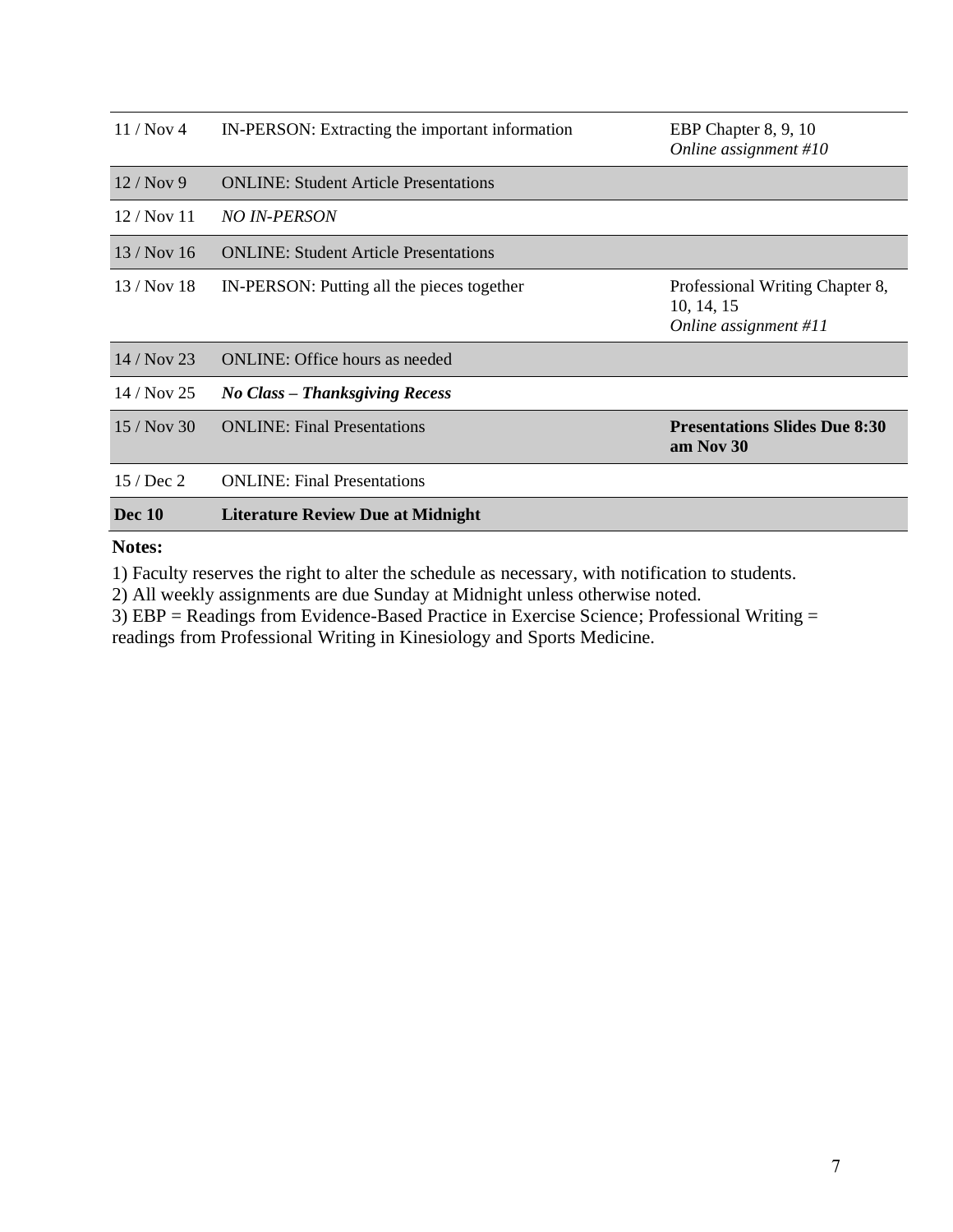## **Core Values Commitment**

The College of Education and Human Development is committed to collaboration, ethical leadership, innovation, research-based practice, and social justice. Students are expected to adhere to these principles: [http://cehd.gmu.edu/values/.](http://cehd.gmu.edu/values/)

## **GMU Policies and Resources for Students**

### *Policies*

- Students must adhere to the guidelines of the Mason Honor Code (see <https://catalog.gmu.edu/policies/honor-code-system/> ).
- Students must follow the university policy for Responsible Use of Computing (see [https://universitypolicy.gmu.edu/policies/responsible-use-of-computing/\)](https://universitypolicy.gmu.edu/policies/responsible-use-of-computing/).
- Students are responsible for the content of university communications sent to their Mason email account and are required to activate their account and check it regularly. All communication from the university, college, school, and program will be sent to students **solely** through their Mason email account.
- Students with disabilities who seek accommodations in a course must be registered with George Mason University Disability Services. Approved accommodations will begin at the time the written letter from Disability Services is received by the instructor (see <https://ds.gmu.edu/>).
- Students must silence all sound emitting devices during class unless otherwise authorized by the instructor.

## *Campus Resources*

- Support for submission of assignments to Tk20 should be directed to  $\frac{tk20\text{help@gmu.edu}}{tk20\text{help@gmu.edu}}$ or [https://cehd.gmu.edu/aero/tk20.](https://cehd.gmu.edu/aero/tk20) Questions or concerns regarding use of Blackboard should be directed to [https://its.gmu.edu/knowledge-base/blackboard-instructional](https://its.gmu.edu/knowledge-base/blackboard-instructional-technology-support-for-students/)[technology-support-for-students/.](https://its.gmu.edu/knowledge-base/blackboard-instructional-technology-support-for-students/)
- For information on student support resources on campus, see <https://ctfe.gmu.edu/teaching/student-support-resources-on-campus>

## **Notice of mandatory reporting of sexual assault, interpersonal violence, and stalking:**

As a faculty member, I am designated as a "Responsible Employee," and must report all disclosures of sexual assault, interpersonal violence, and stalking to Mason's Title IX Coordinator per University Policy 1202. If you wish to speak with someone confidentially, please contact one of Mason's confidential resources, such as Student Support and Advocacy Center (SSAC) at 703-380-1434 or Counseling and